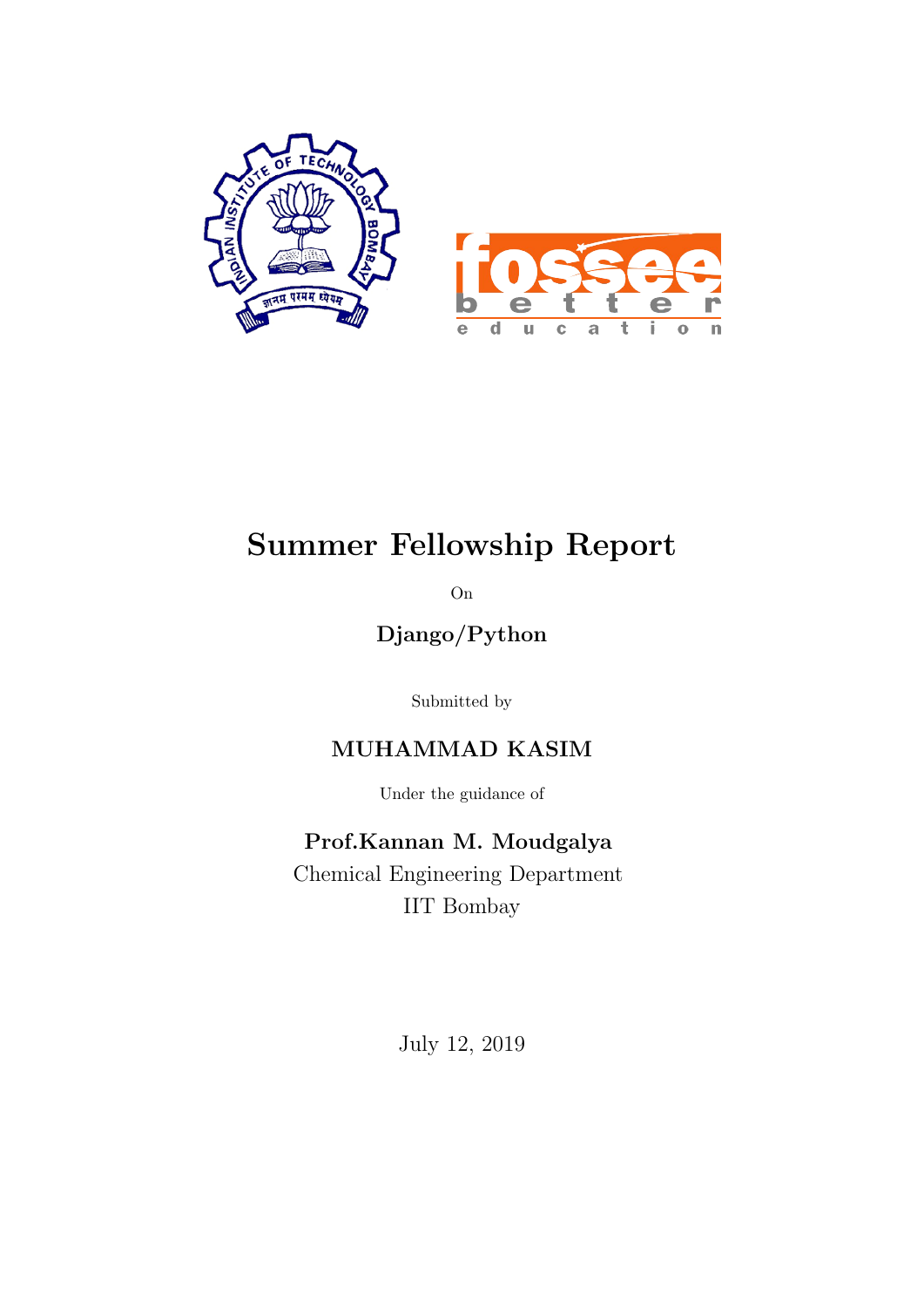# Acknowledgment

The internship opportunity I had with FOSSEE IIT Bombay was a great chance for learning and professional development. Therefore, I consider myself as a very lucky individual as I was provided with an opportunity to be a part of it. I am also grateful for having a chance to meet so many wonderful people and professionals who led me though this internship period.

Firstly, Bearing in mind previous I am using this opportunity to express my deepest gratitude and acknowledge my sense of gratitude to Prof.Kannan M. Moudgalya who in spite of being extraordinarily busy with his duties, took time out to hear, guide and keep me on the correct path and allowing me to carry out my project at their esteemed organization and extending during the Fellowship.

Secondly, I express our gratitude to Mr. Prashant Sinalkar, who mentored me during my project and kept me encouraged throughout, which helped me in the successful completion of my project. It is my radiant sentiment to place on record my best regards to my mentor for their careful and precious guidance which were extremely valuable for my study both theoretically and practically.

I perceive as this opportunity as a big milestone in my career development. I will strive to use gained skills and knowledge in the best possible way, and I will continue to work on their improvement, in order to attain desired career objectives. Hope to continue cooperation with all of you in the future,

Sincerely, Muhammad Kasim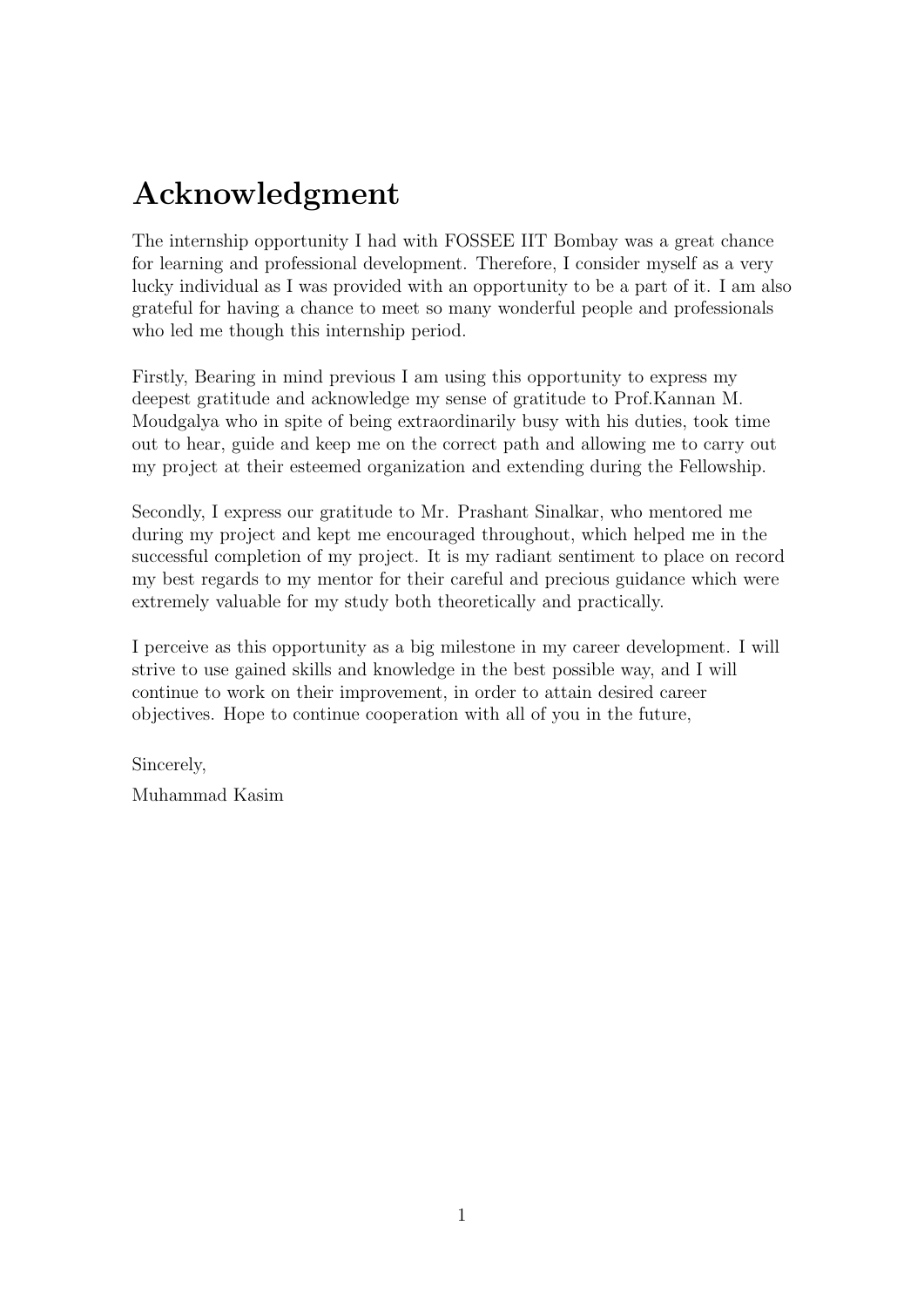# **Contents**

| $\mathbf{1}$ | Introduction         |                                                                                            | 3                        |
|--------------|----------------------|--------------------------------------------------------------------------------------------|--------------------------|
|              | 1.1                  |                                                                                            | 3                        |
| $\bf{2}$     | <b>Fossee-forums</b> |                                                                                            | $\overline{\mathcal{A}}$ |
|              | 2.1                  |                                                                                            | $\overline{4}$           |
|              | 2.2                  |                                                                                            | $\overline{4}$           |
|              | 2.3                  |                                                                                            | $\overline{4}$           |
| 3            |                      | <b>Bug Fixing</b>                                                                          | 5                        |
|              | 3.1                  | Editing DataSet.xlsx through moderator                                                     | $\overline{5}$           |
|              | 3.2                  | Replacing NicEditor with Default CKEditor for Editing Answer                               | $5\overline{)}$          |
|              | 3.3                  | Replacing NicEditor with Default CKEditor for Posting Comment                              | 6                        |
|              | 3.4                  |                                                                                            | 6                        |
|              | 3.5                  | Adding Option for Restoring Question, Answer and Comment                                   | $\overline{7}$           |
|              | 3.6                  | Sending E-mails to all User in the thread of the question $\dots \dots$                    | $\overline{7}$           |
|              | 3.7                  | Sorting the questions in the Table in the results after search $\dots$ .                   | $\overline{7}$           |
|              | 3.8                  | Redirecting to the same Page in Moderator Panel as requested from                          |                          |
|              |                      |                                                                                            | $\overline{7}$           |
|              | 3.9                  | Option for adding Image to the FossCategory while Creating                                 | 8                        |
|              | 3.10                 | Option for Categorising the question in data Tables                                        | 8                        |
|              |                      | 3.11 Error message showing through HttpResponse is being replaced with                     |                          |
|              |                      | messages in django $\ldots \ldots \ldots \ldots \ldots \ldots \ldots \ldots \ldots \ldots$ | 8                        |
|              |                      | 3.12 All codes are being arranged through PEP8                                             | 9                        |
|              |                      |                                                                                            |                          |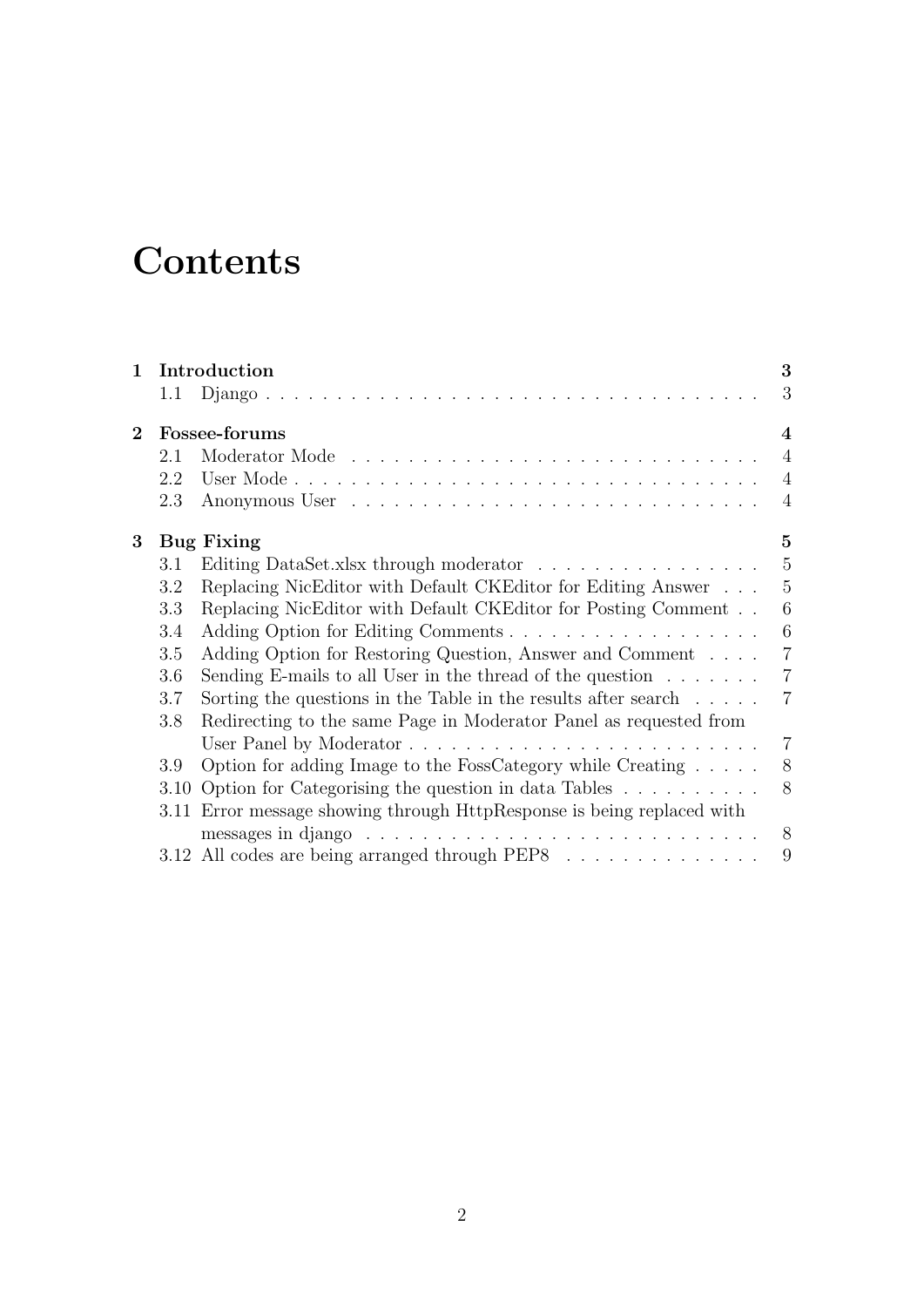# Chapter 1

# Introduction

Task given to me is Bug Fixings and Improvements on site **Fossee-forums**. Fossee-forums (forums.fossee.in) is built on Django in Python. This site is used to discuss the topics through questions, answers and comments among the users and fossee experts.

### 1.1 Django

Django is a free and open source web application framework, written in Python. A web framework is a set of components that helps you to develop websites faster and easier.

Django is really awesome at building dynamic website really fast. It is completely based on MVC. It has default admin section to handle the database easily.It has Magical ORM(Object Relational Mapper). It has better security.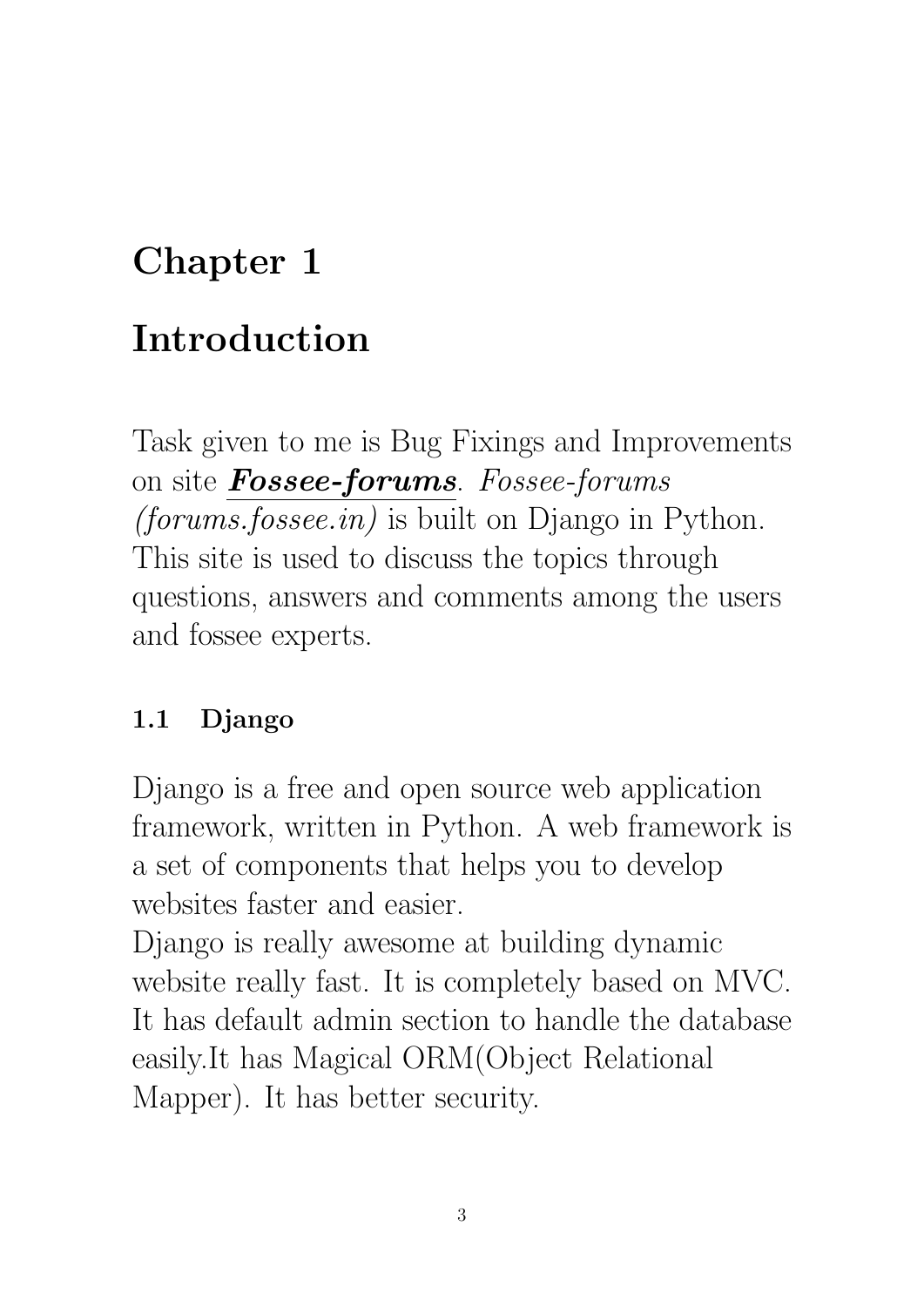## Chapter 2

## Fossee-forums

### 2.1 Moderator Mode

- Moderator can edit the question, answer and comment of his category through Moderator panel.
- Moderator can also delete and restore them.
- Moderator can ask questions, submit an answer and post a comment though his user panel.
- System Admin can only add a user as Super Moderator or Moderator of specific Category.

#### 2.2 User Mode

- User can ask questions, submit an answer or post a comment.
- User can also edit or delete his posted question, answer or comment with some restrictions.

### 2.3 Anonymous User

- Anonymous User can only view questions, answers and comments.
- But cann't comment or post answers or questions.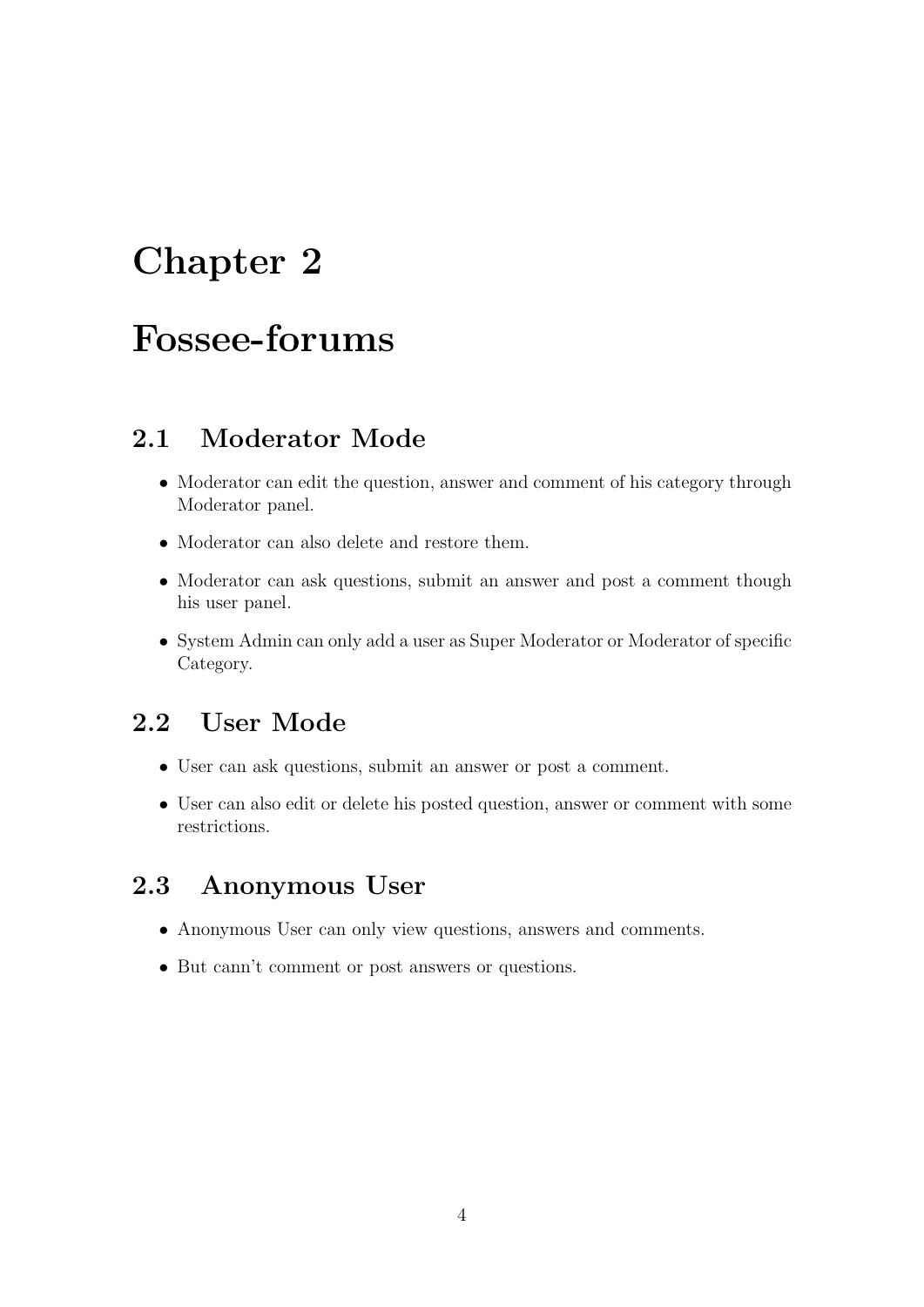# Chapter 3

# Bug Fixing

#### 3.1 Editing DataSet.xlsx through moderator

Following Function has been defined to edit the DataSet.xlsx. it is used to add spam or not spam.

```
1 def add_Spam (question_body, is_spam):
2 xfile = openpyxl . load_workbook ( settings . PROJECT_DIR + '/ static / website / DataSet .
      x \mid sx')
3 sheet = xfile ['Data set ']
4 n = len(sheet['A')') + 15 for i in range (2, n):
6 if(question_body == str(sheet.cell(row=i, column=1).value):
7 sheet.cell (row=i, column=2).value = is_spam
8 xfile . save ('DataSet . xlsx ')
9 return<br>10 sheet [{}^{\prime} A%s<sup>'</sup>, %
    sheet [{}^{\prime} A%s' % n] = question_body
11 sheet ['B\%s' % n] = is_spam
12 xfile.save ('DataSet.xlsx')
```
### 3.2 Replacing NicEditor with Default CKEditor for Editing Answer

#### Problem:-

When More than one CKEditor is being rendered in a template, then CKEditor doesn't showing. CKEditor creates a textarea and assigns an id to it and then style it. So, By default, CKeditor is assigning the same id to all the CKEditor rendered in the template.

#### Solution:-

An id attribute is being passed while rendering the CKEditor in the template so that CKEditor allote separate ids to its textarea. Deleting the following code:

```
1 \langle h4 \rangle \langle u \rangle Answers: \langle u \rangle \langle h4 \rangle2 < div id=" answerPanelWrapper " style =" display : none ;">
3 < div id=" answerNicPanel " style =" display : none ;" ></ div >
4 \times / \text{div}
```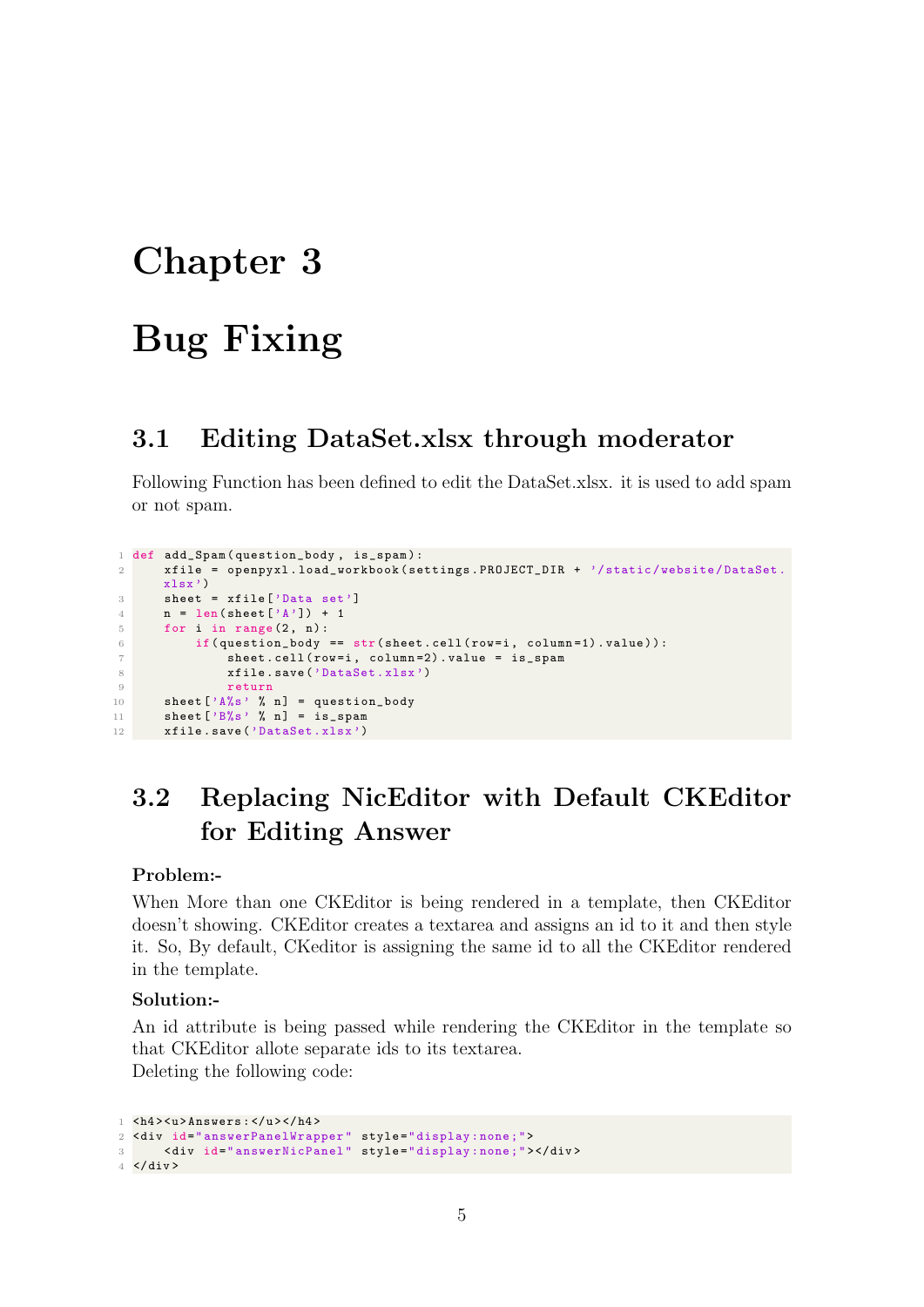Adding the following code:

```
1 {% if MODERATOR_ACTIVATED or user | can_edit : answer and answer | havenot_comments %}
2 <form id="form{{ answer.id }}" method="POST" action="{% url 'website:
       ajax_answer_update ' %}">
3 {% csrf_token %}
4 <input type="hidden" name="answer_id" value="{{ answer.id }}">
5 < div class ="edit - answer " id=" ans {{ answer .id }}1 ">
6 {% render_field form . body class +="form - control body " name =" answer_body "
        id=answer.id %}
           \langle div >
8 </ form >
9 {% endif %}
10 \langle div id="ans{{ answer.id }}2">{{ answer.body| safe }}\langle/div>
11 {% if MODERATOR_ACTIVATED or user | can_edit : answer and answer | havenot_comments %}
12 < script type =" text / javascript ">
13 CKEDITOR. on ("instanceReady", function (event)
14 \left\{ \begin{array}{ccc} 1 & 1 & 1 \\ 1 & 1 & 1 \end{array} \right\}15 CKEDITOR.instances ['{{ answer.id }}'].setData (document.getElementById ("
       ans { { answer.id } } 2" ) . innerHTML ) ;
16 \t} }) ;
17 </script>
18 \{% endif \chi<sup>3</sup>
```
### 3.3 Replacing NicEditor with Default CKEditor for Posting Comment

Deleting the following code:

```
1 < div id =" commentPanelWrapper " style =" display : none ;" >
2 <div id="commentNicPanel" style="display:none;"></div>
3 \times / div >
```
Adding the following code:

```
1 <div class="new-comment" id=" comment {{ answer.id }}1"><br>2 {% render field form.body class+="form-control body"
        2 {% render_field form . body class +="form - control body " id= answer | comment_id %}
3 \times / \text{div}
```
### 3.4 Adding Option for Editing Comments

#### Problem:-

Comment cann't be edited.

#### Solution:-

The option is now being added for editing comment. The user who have posted the comment will be able to edit the comment if there is no comment posted after that comment. But the moderator can be able to edit any comment through Moderator Panel.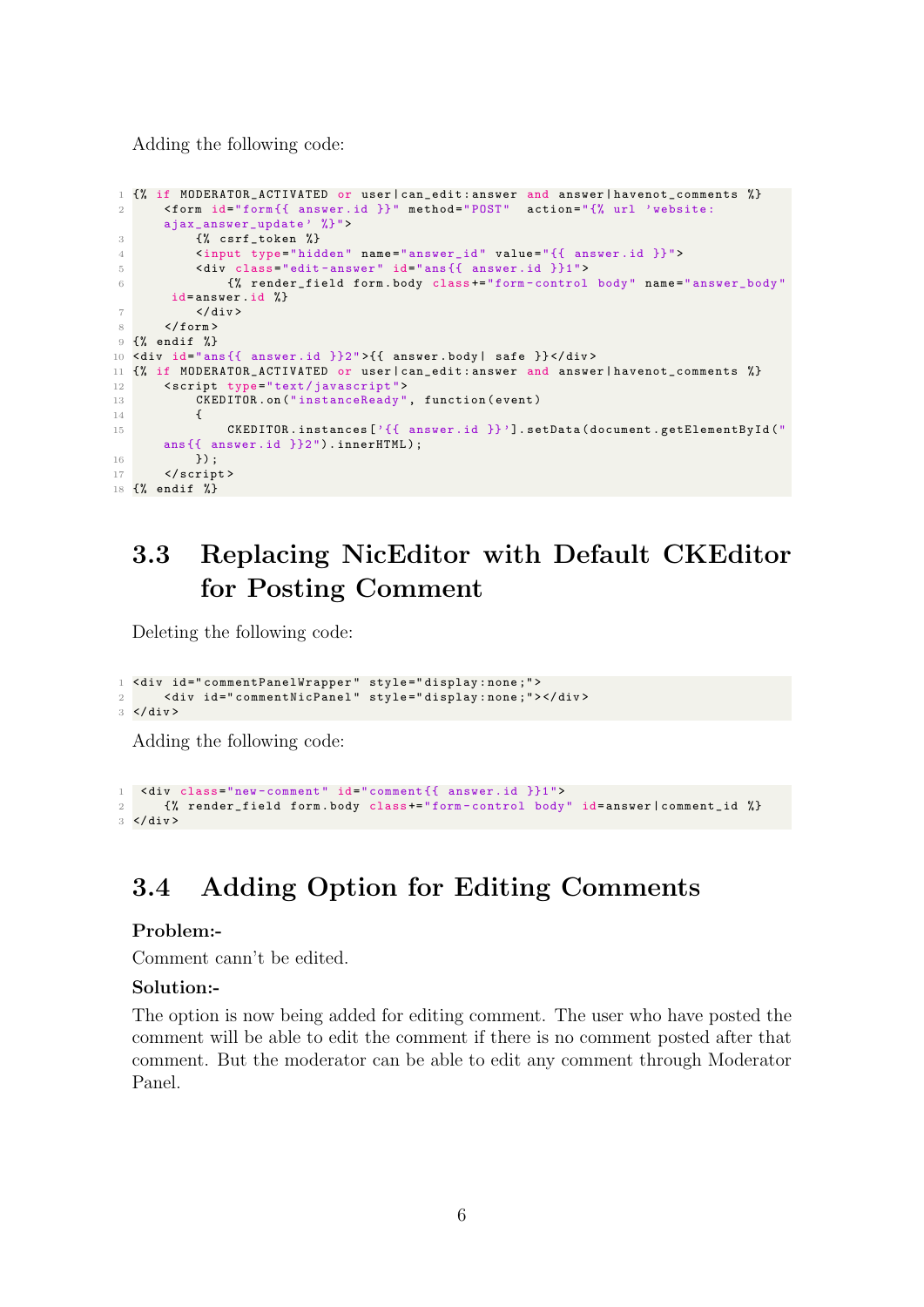### 3.5 Adding Option for Restoring Question, Answer and Comment

#### Problem:-

When a User or Moderator deleted a question, answer or comment, then it was deleted from the database permanently and cann't be restored later.

#### Solution:-

Now Questions, Answers and Comments are only being deactivated through a boolean variable and can be restored by Moderator through Moderator Panel. But user cann't restore it. User can delete its question only when no answer is being posted under it and also can delete its answer if there is no comment posted under it. But Moderator can delete any question, answer and comment related to its category at any time and can also restore them. Restoring answers and comments have some rstrictions. Answers can only be restored when its question is not deleted and Comments can only be restored when its answer is not deleted.

### 3.6 Sending E-mails to all User in the thread of the question

When the question, answer or comment is being edited by a moderator or user, The Emails are being sent to all the users who have posted any answer or comment under that question.

### 3.7 Sorting the questions in the Table in the results after search

#### Problem:-

DataTable was not applying on the results after the search.

#### Solution:-

Required Ajax is now being added to apply the dataTable on the result after search.

### 3.8 Redirecting to the same Page in Moderator Panel as requested from User Panel by Moderator

#### Problem:-

When the moderator requests for Moderator panel from user panel, Moderator Home page is being opened. So The Moderator requests Moderator panel from question, then he being redirected to the Moderator panel. So he has to again search for that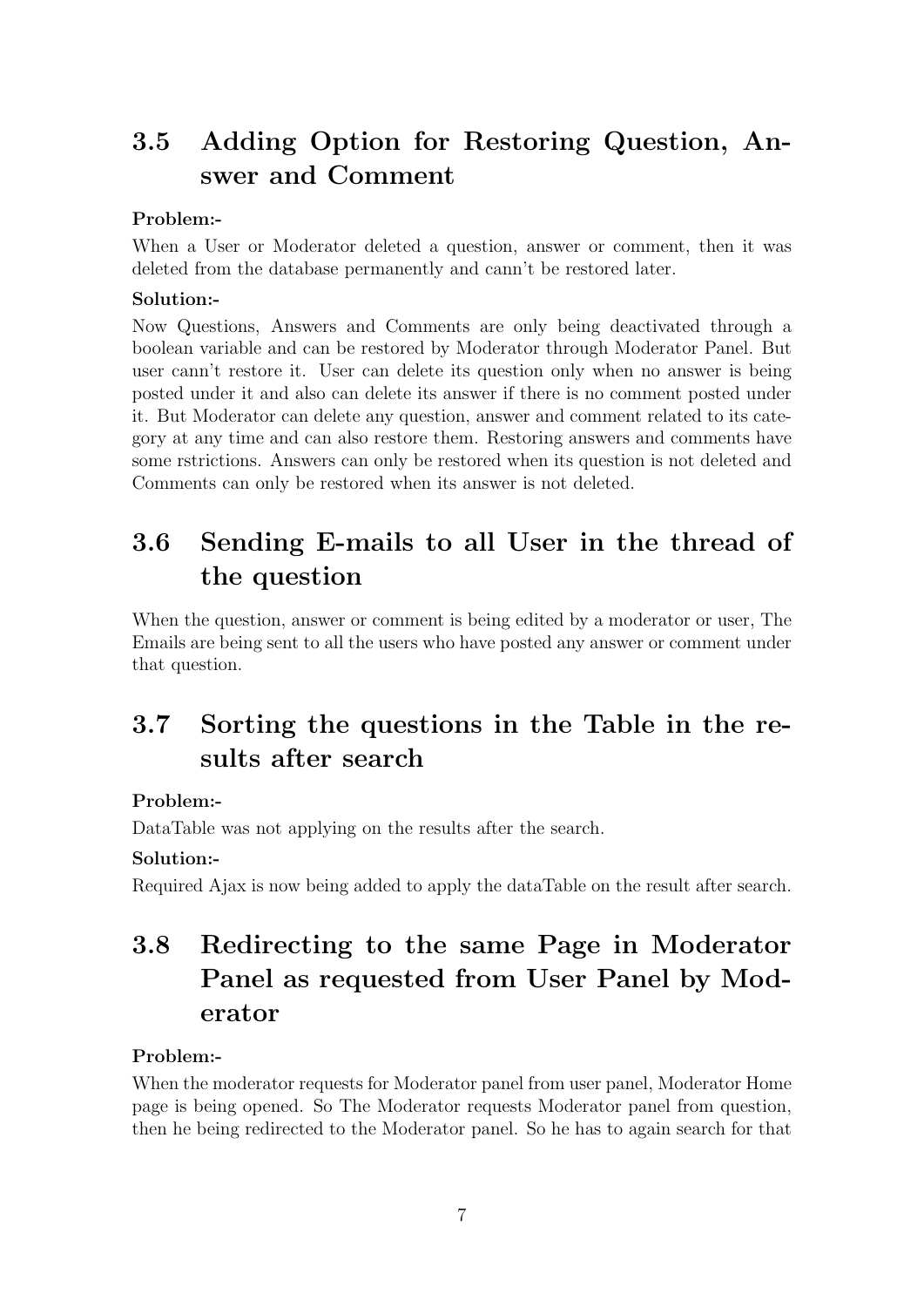question.

#### Solution:-

Now When The User requests for the Moderator panel, then the same page is being returned to the moderator in Moderator panel.

### 3.9 Option for adding Image to the FossCategory while Creating

#### Problem:-

When Admin add a fosscategory in the database, then for adding its image, he had to paste it at a specified location with the same name as the name of fosscategory.

#### Solution:-

But Now the image can be uploaded through the django admin panel while creating the fosscategory.

### 3.10 Option for Categorising the question in data Tables

The option is being added in Home page, questions page, search page, etc. in user panel and moderator panel for filtering the rows according to the FossCategory in the DataTable.

### 3.11 Error message showing through HttpResponse is being replaced with messages in django

#### Problem:-

Some Errors werenot handling properly. These errors are being showed through HttpResponse().

#### Solution:-

Now these errors are being passed through default message passing method in django.

#### For Example:-

Following code is being replaced:

```
1 return HttpResponse ('Only moderator can delete .')
```
with the following code:

```
1 messages . error ( request , " Only Moderator can delete .")
2 return HttpResponseRedirect ('/ question /{0}/ '. format ( comment . answer . question .id))
```